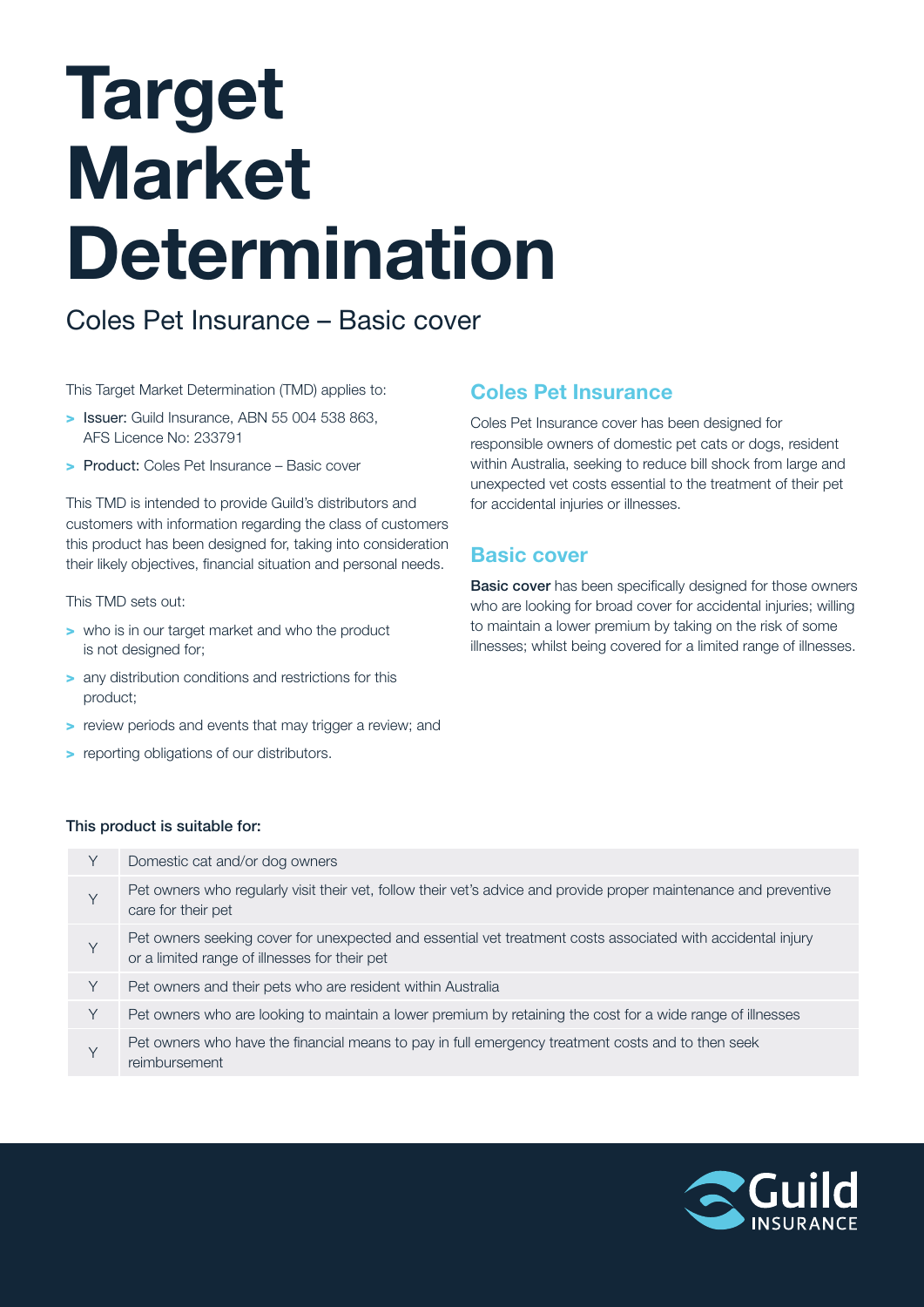## This product may NOT be suitable for:

| N.             | Pet owners who are seeking full illness cover                                                                                                                               |
|----------------|-----------------------------------------------------------------------------------------------------------------------------------------------------------------------------|
| N              | Pet owners who are seeking cover for their pet's pre-existing conditions                                                                                                    |
| N <sub>1</sub> | Pet owners who are unwilling to carry the risk of accident or illness occurring during mandatory waiting periods                                                            |
| N <sub>1</sub> | Pet owners who are seeking cover for the first time, after their pet's 9th birthday                                                                                         |
| N              | Pet owners who are seeking cover for their pet's dental care or treatment of dental related injuries or illness                                                             |
| N <sub>1</sub> | Pet owners who are seeking cover for any treatment connected with breeding (whether commercial or not)                                                                      |
| N <sub>1</sub> | Pet owners who are seeking cover for any treatment connected with commercial use of their pet                                                                               |
| N <sub>1</sub> | Pet owners who are seeking cover for any treatment associated with their pet's behavioural issues                                                                           |
| N <sub>1</sub> | Pet owners who are seeking cover for transplant or stem-cell treatment costs                                                                                                |
| N              | Pet owners who are seeking cover for elective treatment, including de-sexing                                                                                                |
| N              | Pet owners who are seeking to have claims for treatment costs paid directly to their vet in all circumstances.<br>We can only do this when their Vet agrees for us to do so |
|                |                                                                                                                                                                             |

#### Distribution Conditions

| <b>Distribution Conditions</b> | The product can only be purchased by:                                                                                                              |  |  |  |
|--------------------------------|----------------------------------------------------------------------------------------------------------------------------------------------------|--|--|--|
| & Restrictions                 | obtaining a quote and completing an online application in the sales portal accessed<br>via the Coles website - coles.com.au/insurance; or          |  |  |  |
|                                | > calling 1300 333 738 to obtain a quote and complete a purchase.                                                                                  |  |  |  |
|                                | Both these sales channels are owned and managed by Guild Insurance.                                                                                |  |  |  |
| <b>Distribution Method</b>     | > Any sale is subject to Guild Insurance's quote, bind and product eligibility criteria.                                                           |  |  |  |
|                                | > The product may only be sold online or via telephone.                                                                                            |  |  |  |
|                                | > Any advice provided is of a general nature only and does not take into consideration<br>the customer's objectives, financial situation or needs. |  |  |  |

|  |  | <b>Review Triggers</b> |
|--|--|------------------------|

| <b>First Review</b>                                     | > 3 years from 5th October 2021                                                                                                                                                                            |
|---------------------------------------------------------|------------------------------------------------------------------------------------------------------------------------------------------------------------------------------------------------------------|
| <b>Periodic Review</b>                                  | > At least every 3 years                                                                                                                                                                                   |
| <b>Other circumstances</b><br>that may trigger a review | It is possible that certain events or circumstances may trigger a review prior to the<br>scheduled periodic review. This could include Guild Insurance becoming aware of:                                  |
| of this document prior<br>to a periodic review          | > a material change to the product including Product Disclosure Statement, information<br>or assumptions upon which the target market was formulated;                                                      |
|                                                         | > a change of relevant law, regulatory guidance or industry code which has a material<br>effect on the terms or distribution of the product;                                                               |
|                                                         | > a determination of the Australian Financial Complaints Authority (AFCA), a court or other<br>tribunal which suggests that the target market may no longer be appropriate;                                |
|                                                         | > the product is being distributed and purchased in a way that is significantly inconsistent<br>with this TMD;                                                                                             |
|                                                         | a significant increase in the number of or systemic complaints or claims issues relating<br>$\geq$<br>to the product received by us or reported by distributors;                                           |
|                                                         | the nature and extent of feedback from distributors, customers or industry bodies which<br>$\geq$<br>is materially different to what we expected;                                                          |
|                                                         | data on claims, complaints or cancellations which suggests the target market may<br>no longer be appropriate; and                                                                                          |
|                                                         | any significant dealings outside the TMD and which we consider reasonably suggests<br>that this TMD is no longer appropriate.                                                                              |
|                                                         | If any circumstances trigger a review of this document prior to the Periodic Review, then<br>this TMD will be reviewed within 10 business days of Guild Insurance first becoming aware<br>of such trigger. |